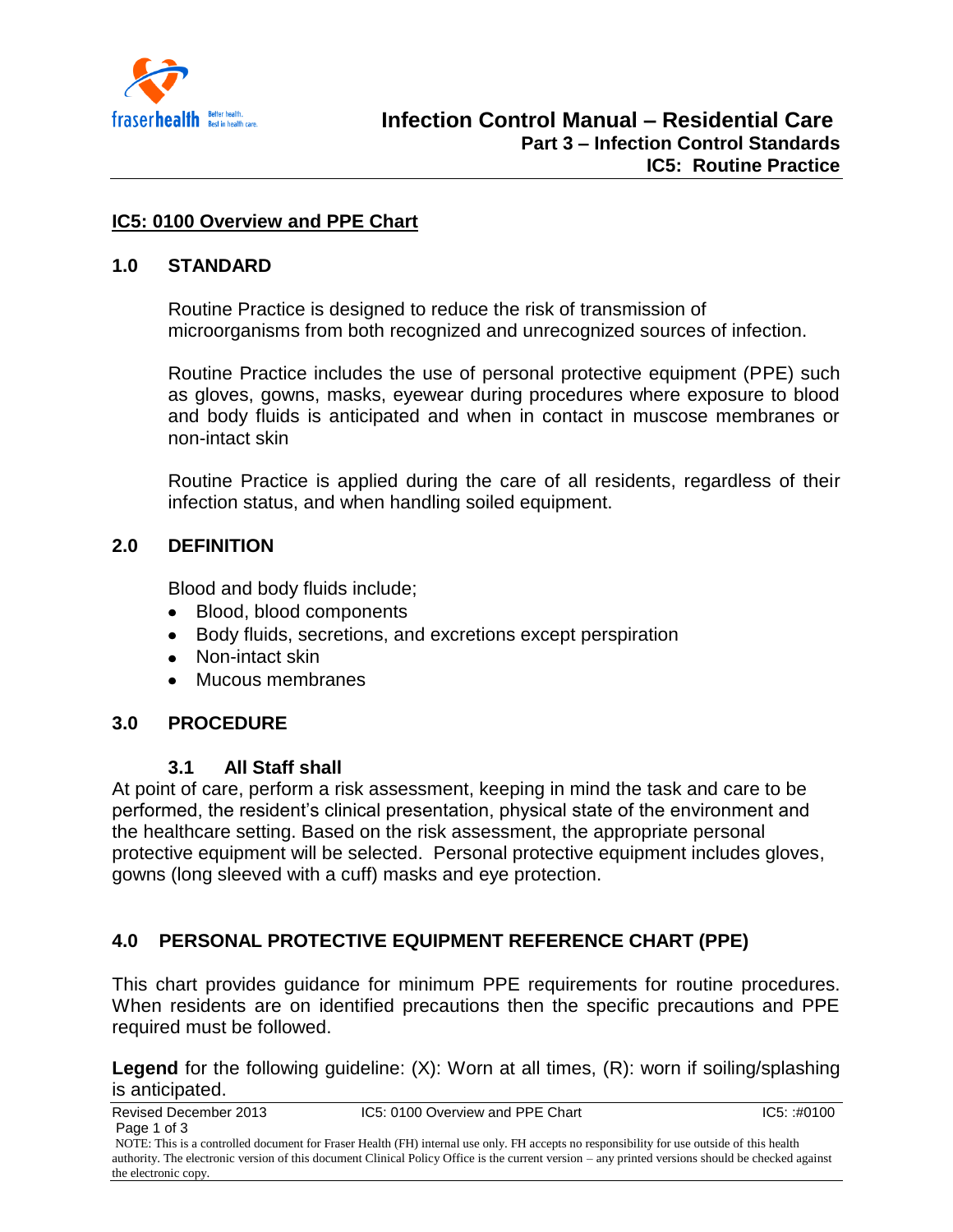

| <b>PROCEDURE</b>                                     | <b>GLOVES</b>             | <b>MASK</b><br><b>EYEWEAR</b> | <b>GOWN</b>  |
|------------------------------------------------------|---------------------------|-------------------------------|--------------|
| Bladder Irrigation (emptying solution)               | X                         | $\mathbf R$                   | $\mathbb{R}$ |
| Blood product administration                         | X                         | $\mathbf R$                   | $\mathbf R$  |
| Blood, body fluid spill cleanup                      | X                         | $\mathbf R$                   | $\mathbf R$  |
| <b>Changing Adult Incontinent Systems</b>            | X                         | $\mathbf R$                   | $\mathbf R$  |
| Cleaning patient equipment                           | X                         | $\mathbf R$                   | $\mathbf R$  |
| Colostomy Care                                       | X                         | $\mathbf R$                   | $\mathbf R$  |
| Catheter care (condom, foley, etc)                   | X                         | $\mathbf R$                   | $\mathbf R$  |
| <b>Cough Inducing Procedures</b>                     | $\mathbb{R}$              | X                             | $\mathbf R$  |
| Dialysis (peritoneal); irrigation of<br>catheter     | X                         | $\mathbf R$                   | $\mathbf R$  |
| Drainage collection systems, emptying                | X                         | $\mathbf X$                   | $\mathbf R$  |
| Enemas                                               | X                         | $\mathbf R$                   | $\mathbf R$  |
| Environmental cleaning - patient care<br>areas       | $\boldsymbol{\mathrm{X}}$ | $\mathbf R$                   | $\mathbf R$  |
| Heparin lock (inserting, drawing blood,<br>removing) | X                         | $\mathbf R$                   | $\mathbf R$  |
| Intravenous therapy - insertion, site<br>care        | X                         | $\mathbf R$                   | $\mathbf R$  |
| Linen - handling soiled                              | $\mathbf X$               | $\mathbf R$                   | $\mathbf R$  |
| Mouth Care                                           | $\mathbf X$               | $\mathbf R$                   | $\mathbf R$  |
| Nasogastric tube - irrigation and<br>removal         | $\mathbf X$               | $\mathbf R$                   | $\mathbf R$  |

Page 2 of 3

Revised December 2013 IC5: 0100 Overview and PPE Chart IC5: :#0100 IC5: :#0100

NOTE: This is a controlled document for Fraser Health (FH) internal use only. FH accepts no responsibility for use outside of this health authority. The electronic version of this document Clinical Policy Office is the current version – any printed versions should be checked against the electronic copy.